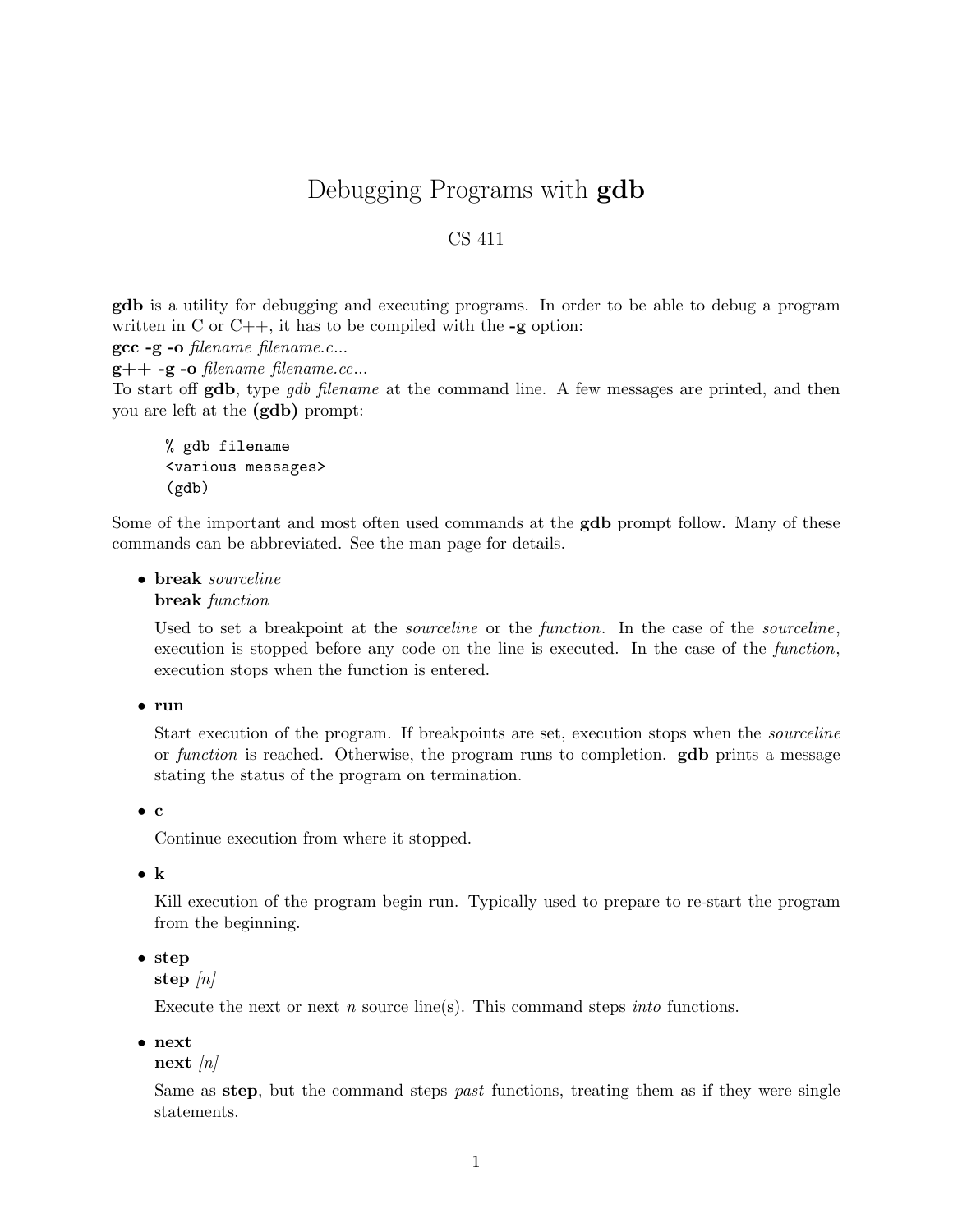## • Removing Breakpoints

– delete

Deletes all breakpoints

- clear sourceline
	- clear function

Deletes any breakpoints set on the sourceline or at the entry of function.

## • backtrace

Print a backtrace of all the active functions on the stack. This is very useful in determining the order in which functions call each other. Frame 0 is the top-of-stack frame. I.e., the currently executing function, called from frame 1.

## • frame

Print a brief description of the currently selected frame.

## • frame  $n$

Select frame number n.

• info args

Print the arguments of the selected frame.

• info locals

Print the local variables of the selected frame.

• print expression

Print the value of expression. The contents of variables in the program can be viewed through this command.

- $-$  print  $i$ Print the value of variable i.
- print  $func(args)$

Print the value returned by calling the function func, passed args.

– print  $\ast_p$ 

Print the contents of memory pointed to by  $p$ , where  $p$  is a pointer variable.

 $-$  print x.field

Check the different members of a structure.

- print  $x$ Check all the members of a structure, assuming  $x$  is a structure.
- print  $y$ - $\theta$ field y is a pointer to a structure.
- print  $array[i]$ Print the i'th element of array.
- print array Print all the elements of array.